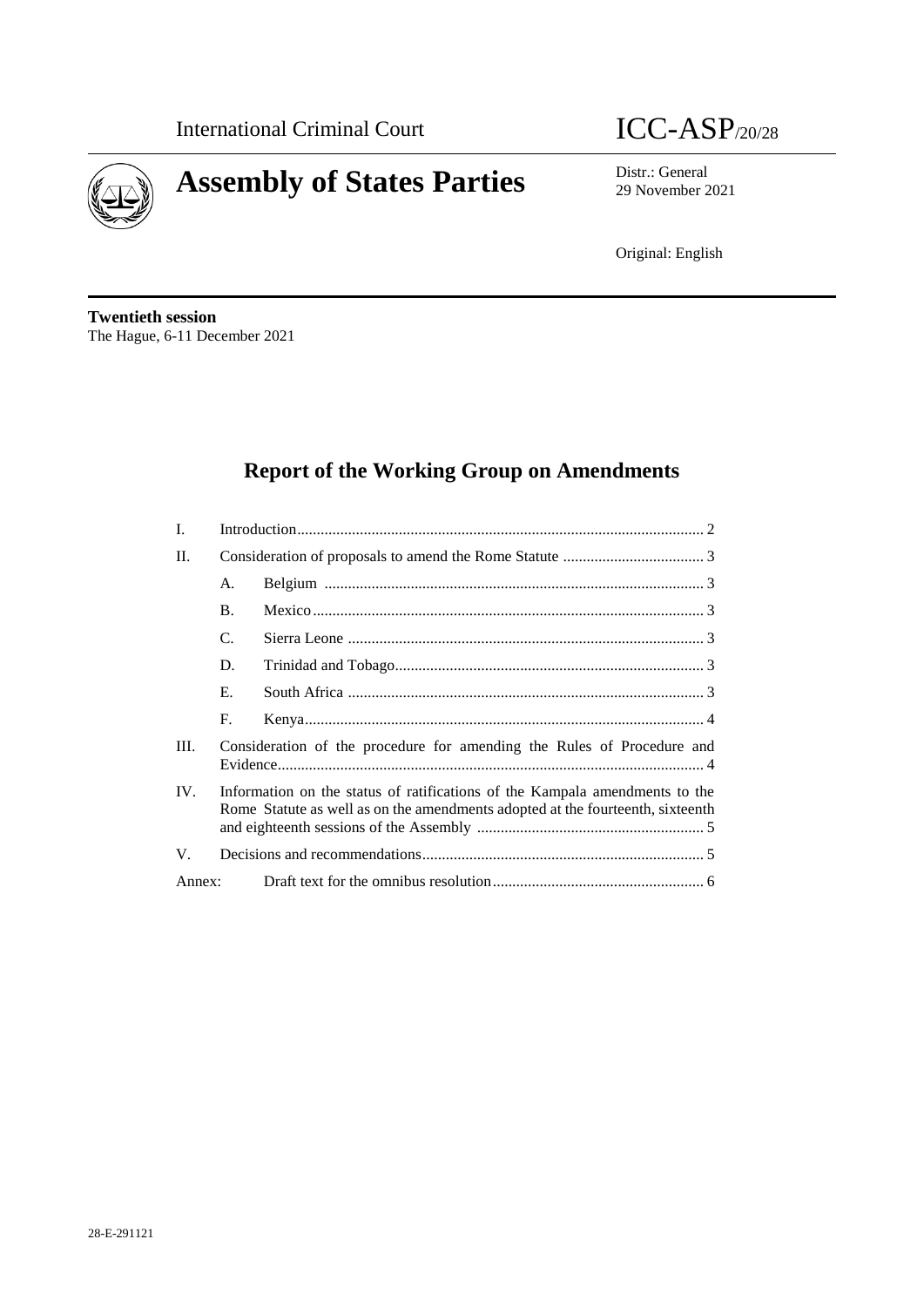# **I. Introduction**

1. The present report is submitted pursuant to the mandate given by the Assembly of State Parties ("Assembly") to the Working Group on Amendments ("Working Group"). The Working Group was established by Assembly resolution ICC-ASP/8/Res.6 for the purpose of considering amendments to the Rome Statute proposed in accordance with article 121, paragraph 1 of the Statute as well as any other possible amendments to the Rome Statute and to the Rules of Procedure and Evidence, with a view to identifying amendments to be adopted in accordance with the Rome Statute and the Rules of Procedure of the Assembly.<sup>1</sup>

2. The Working Group's consideration of amendment proposals to the Rome Statute and to the Rules of Procedure and Evidence is governed by the Terms of Reference set out in Assembly [resolution ICC-ASP/11/Res.8,](http://icc-cpi.int/iccdocs/asp_docs/Resolutions/ASP11/ICC-ASP-11-Res8-ENG.pdf) annex II.<sup>2</sup> The amendment procedure for the Rules of Procedure and Evidence is also governed by the "Roadmap on reviewing the criminal procedures of the International Criminal Court", the main purpose of which is to facilitate a structured dialogue between key stakeholders on proposed amendments to the Rules of Procedure and Evidence.<sup>3</sup> In endorsing the Roadmap by [resolutions ICC-ASP/11/Res.8](http://icc-cpi.int/iccdocs/asp_docs/Resolutions/ASP11/ICC-ASP-11-Res8-ENG.pdf) and ICC-ASP/12/Res.8, the Assembly has reaffirmed the role of the Working Group in receiving and considering recommendations to the Assembly on proposals of amendments to the Rules of Procedure and Evidence.

3. At its nineteenth session, the Assembly invited the Working Group to continue its consideration of all amendment proposals in accordance with the Terms of Reference of the Working Group, and requested the Working Group to submit a report for the consideration of the Assembly at its twentieth session.<sup>4</sup>

4. During the reporting period, the Working Group also conducted the assessment of the relevant recommendations of the Independent Expert Review (IER) pursuant to resolution ICC-ASP/19/Res.7, which had been included in the final report of the "Independent Expert Review of the International Criminal Court and the Rome Statute System", dated 30 September 2020, and allocated to the Working Group under the "Comprehensive action plan for the assessment of the recommendations of the Group of Independent Experts, including requirements for possible future action", submitted by the Review Mechanism on 30 June 2021 and adopted by the Bureau on 28 July.

5. The Bureau reappointed Ambassador Juan Sandoval Mendiolea (Mexico) as Chairperson of the Working Group at its second meeting held on 8 April 2021. <sup>5</sup> Further on, the Bureau appointed Ambassador Juan Manuel Gómez Robledo (Mexico) as his successor on 21 October.<sup>6</sup>

6. The Working Group met on 17 June 2021 and 18 November to conduct its business as mandated by the Assembly, virtually via a Web-Ex remote link in light of the restrictions caused by the outbreak of the COVID-19 pandemic. Cognizant of the importance of observing the measures to mitigate the impact of the pandemic, the Working Group agreed to spare no effort for efficient discussions as well as openness and flexibility in the Group's deliberations.

 $\overline{\phantom{a}}$ 

<sup>1</sup> Resolution ICC-ASP/8/Res.6, paragraph 4, available at https://asp.icc-cpi.int/iccdocs/asp\_docs/Resolutions/ICC-ASP-8-Res.6-ENG.pdf.

<sup>&</sup>lt;sup>2</sup> [Resolution ICC-ASP/11/Res.8,](http://icc-cpi.int/iccdocs/asp_docs/Resolutions/ASP11/ICC-ASP-11-Res8-ENG.pdf) annex II: Terms of Reference of the Working Group on Amendments, available at https://asp.icc-cpi.int/iccdocs/asp\_docs/Resolutions/ASP11/ICC-ASP-11-Res8-ENG.pdf#page=11

<sup>&</sup>lt;sup>3</sup> The Roadmap is contained in the Report of the Bureau on the Study Group on Governance to the eleventh session of the Assembly (ICC-ASP/11/31, annex I). The Revised Roadmap is contained in the Report of the Bureau on the Study Group on Governance to the twelfth session of the Assembly (ICC-ASP/12/37, annex I). The Roadmaps are available respectively at https://asp.icc-cpi.int/iccdocs/asp\_docs/ASP11/ICC-ASP-11-31-ENG.pdf and at https://asp.icc-cpi.int/iccdocs/asp\_docs/ASP12/ICC-ASP-12-37-ENG.pdf.

<sup>4</sup> *Official Records of the Assembly of States Parties to the Rome Statute of the International Criminal Court, Eighteenth session, The Hague, 2–7 December 2019* (ICC-ASP/18/20), vol. I, part III, ICC-ASP/18/Res.6, annex I, paras. 18(a) and (b), available at https://asp.icc-cpi.int/iccdocs/asp\_docs/ASP18/ICC-ASP-18-20-vol-I-ENG-24jul20-1700.pdf.

<sup>&</sup>lt;sup>5</sup> Decision of the second meeting of the Bureau of the Assembly of States Parties, 8 April 2021, available at https://asp.icc-cpi.int/iccdocs/asp\_docs/ASP20/Bureau02.agenda%20and%20decisions%20-%2028Apr21.pdf.

<sup>6</sup> ICC: Bureau, appointment of WGA Chair (official communication, 22 October 2021).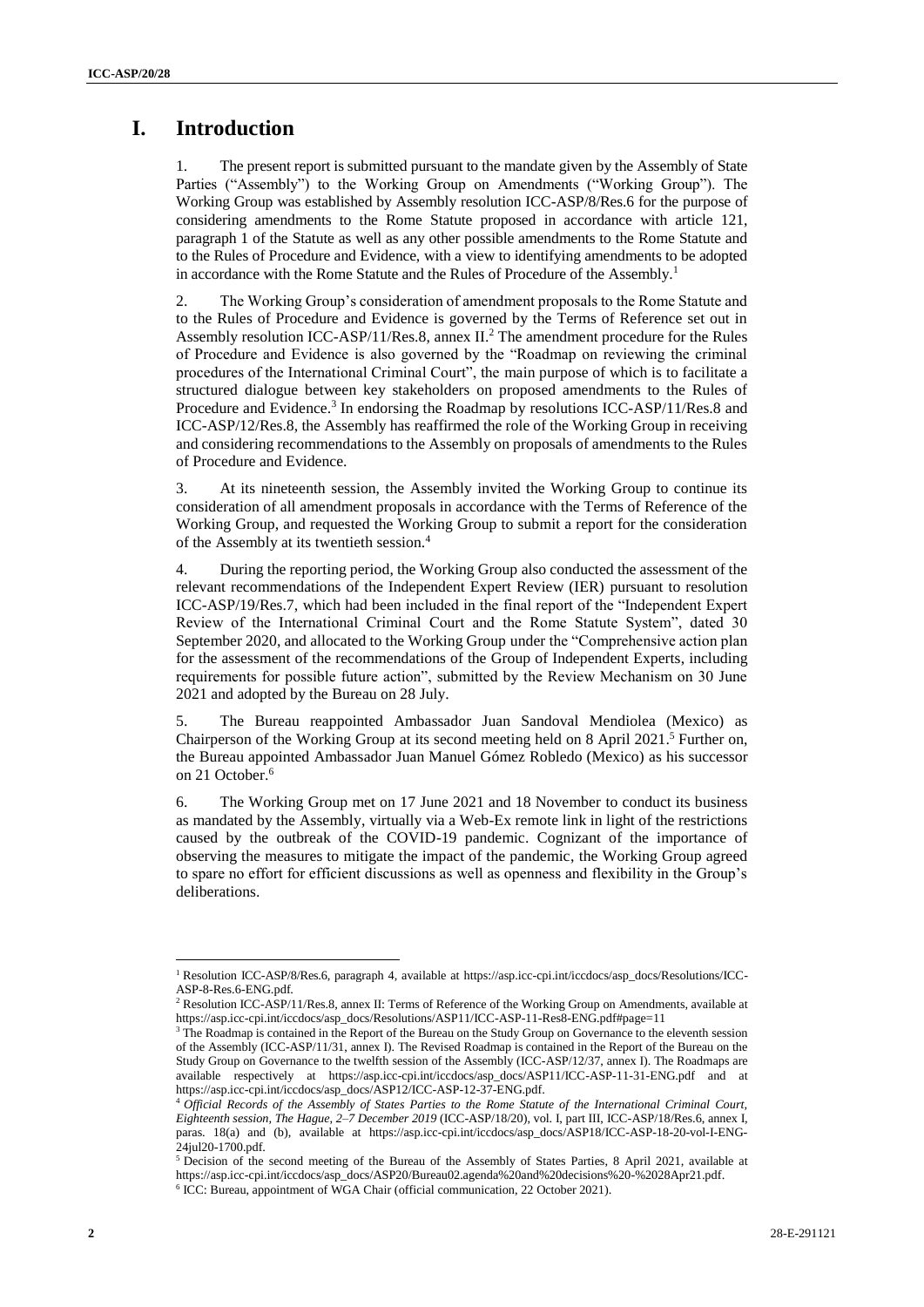# **II. Consideration of proposals to amend the Rome Statute**

7. The Working Group had before it those amendment proposals previously referred to it by the Assembly at its eighth session, as well as those transmitted by the Depositary of the Rome Statute on 14 March 2014 and 15 August 2017.<sup>7</sup>

8. As in the past, proponents were given the opportunity, at each meeting of the Working Group, to provide updates on their proposals. All delegations were invited to comment on the different proposals before the Working Group.

#### **A. Belgium**

9. At its first meeting held on 17 June 2021, Belgium reminded that three out of four proposals of amendments to article 8 of the Rome Statute which it had proposed in 2009 in relation to war crimes were adopted at the sixteenth session of the Assembly in 2017. Belgium informed the Working Group that Croatia, Czech Republic, Latvia, Luxemburg, Netherlands, New Zealand, Norway, Slovakia and Switzerland had ratified those amendments and Belgium was also in the process of ratifying them, and called upon all States Parties for their ratification. Belgium indicated that it would like to work on its amendment proposal on the basis of consensus and given the circumstances, including those related to the COVID-19 pandemic, it had decided to conduct bilateral consultations at this stage on the proposal of amendment to article 8 of the Rome Statute regarding the use of antipersonnel mines, while requesting that this proposal remain on the table and expecting to discuss it in the Working Group after the twentieth session of the Assembly.

#### **B. Mexico**

10. At its first meeting held on 17 June 2021, Mexico indicated that it intended to maintain on the agenda of the Working Group the proposal of amendment to article 8(2)(b) of the Rome Statute on the use of nuclear weapons. Mexico informed the Working Group that the Treaty on the Prohibition of Nuclear Weapons had entered into force on 22 January 2021 and that it would continue to assess the number of ratifications and the status of implementation of the Treaty. Mexico further stated that in this context, it would like to discuss its amendment proposal at a later stage, taking into consideration the progress made in relation to this Treaty.

#### **C. Sierra Leone**

11. At its first meeting held on 17 June 2021, Sierra Leone expressed its intention to present an amendment proposal on slavery given the crime had not been included in the Rome Statute in 1998 while retaining flexibility depending on the workload of the Working Group. The Chair welcomed to see the plan in more concrete terms reminding that it was the collective wisdom of the Assembly to have this important forum open to be able to react to the evolving nature of international criminal law.

#### **D. Trinidad and Tobago**

12. No further updates were provided by Trinidad and Tobago concerning its proposal during the intersessional period.

#### **E. South Africa**

 $\overline{a}$ 

13. No further updates were provided by South Africa concerning its proposal during the intersessional period.

<sup>7</sup> These amendment proposals are contained in the Report of the Working Group on Amendments to the thirteenth session of the Assembly (ICC-ASP/13/31) and the Report of the Working Group to the sixteenth session (ICC-ASP/16/22), available respectively at https://asp.icc-cpi.int/iccdocs/asp\_docs/ASP13/ICC-ASP-13-31-ENG.pdf and https://asp.icc-cpi.int/iccdocs/asp\_docs/ASP16/ICC-ASP-16-22-ENG.pdf.

Having been notified to the Depositary, they are also found at the United Nations Treaty Collection, available at [https://treaties.un.org/Pages/ViewDetails.aspx?src=TREATY&mtdsg\\_no=XVIII-10&chapter=18&clang=\\_en.](https://treaties.un.org/Pages/ViewDetails.aspx?src=TREATY&mtdsg_no=XVIII-10&chapter=18&clang=_en)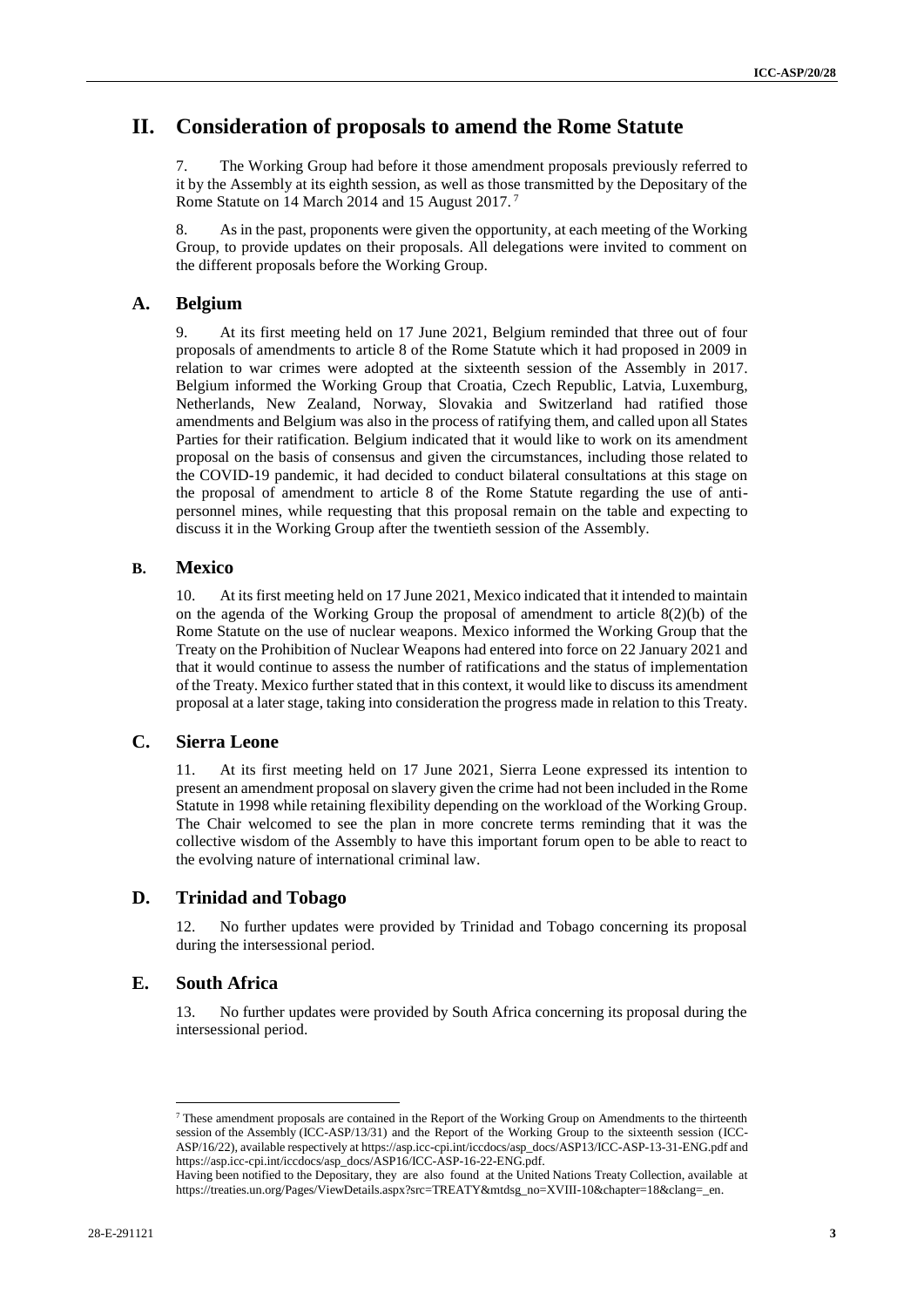#### **F. Kenya**

14. No further updates were provided by Kenya concerning its proposal during the intersessional period.

# **III. Consideration of the procedure for amending the Rules of Procedure and Evidence**

15. The Chair informed the Working Group that the Study Group on Governance was exploring the possibility of improving the procedure for amending the Rules of Procedure and Evidence of the Court, which might be brought at a later stage to the Working Group for its consideration. This included the consideration of the relevant recommendations of the Independent Expert Review allocated to the Working Group for consideration pursuant to the "Comprehensive action plan for the assessment of the recommendations of the Group of Independent Experts".

16. The Co-Chairs and focal points of the Study Group on Governance were invited to the first meeting of the Working Group held on 17 June 2021, where they briefed the Working Group on this topic for coordination between the Groups in relation to the relevant IER recommendations. The leadership of the Study Group stated that the current situation of processing amendments to the Rules of Procedure and Evidence had often been characterized by a deadlock in the consensus process, which made proposed amendments stay in limbo. To avoid this paralysis and enhance the efficiency and effectiveness of the Court, the Study Group proposed that the Assembly should consider voting on rule amendments by a twothirds majority in line with article 51(2) of the Rome Statute, in the absence of consensus as established in article 112(7) of the Statute. In this regard, the Study Group called for cooperation with the Working Group given the latter is the entity to which the former sends the amendment proposals, subject to final adoption by the Assembly. Delegations supported this initiative with the observation that the Assembly was not able to timely adopt proposals put forward by judges, which had sent a negative political signal for the Court and thus encouraged cooperation between the Study Group and the Working Group.

17. The Chair of the Working Group conducted further consultations with the Study Group on Governance to facilitate the consideration of the procedure to amend the Rules of Procedure and Evidence in the Groups. As part of the consultations, the Chair of the Working Group attended the third meeting of the Study Group held on 14 September and provided comments on the proposed language of the relevant draft resolution and the procedural way forward.

18. At its second meeting held on 18 November, which is his first meeting as Chair of the Working Group, Ambassador Juan Manuel Gómez Robledo reviewed the work done in 2021. He further explained that the outcome of discussions of the Study Group on Governance did not include amendment proposals yet, and therefore, there was no need for the Working Group to review them during this session.

19. The Chair also outlined the preliminary programme of work for 2022, stressing that there were ten recommendations allocated to the Working Group in the "Comprehensive action plan". Three recommendations allocated for 2021, namely R214 about amendments on the assignment of substitute Judge, and R381 and R384 on the possibility on improving the procedure for amending the Rules of Procedure and Evidence, were co-assigned to the Study Group on Governance and the Working Group. Therefore, the Working Group would need to wait for the discussions within the Study Group to continue in 2022 and to receive their outcome in the form of amendment proposals. In this sense, briefings and informal consultations may continue in the first half of 2022. The remaining recommendations are assigned for the second half of 2022.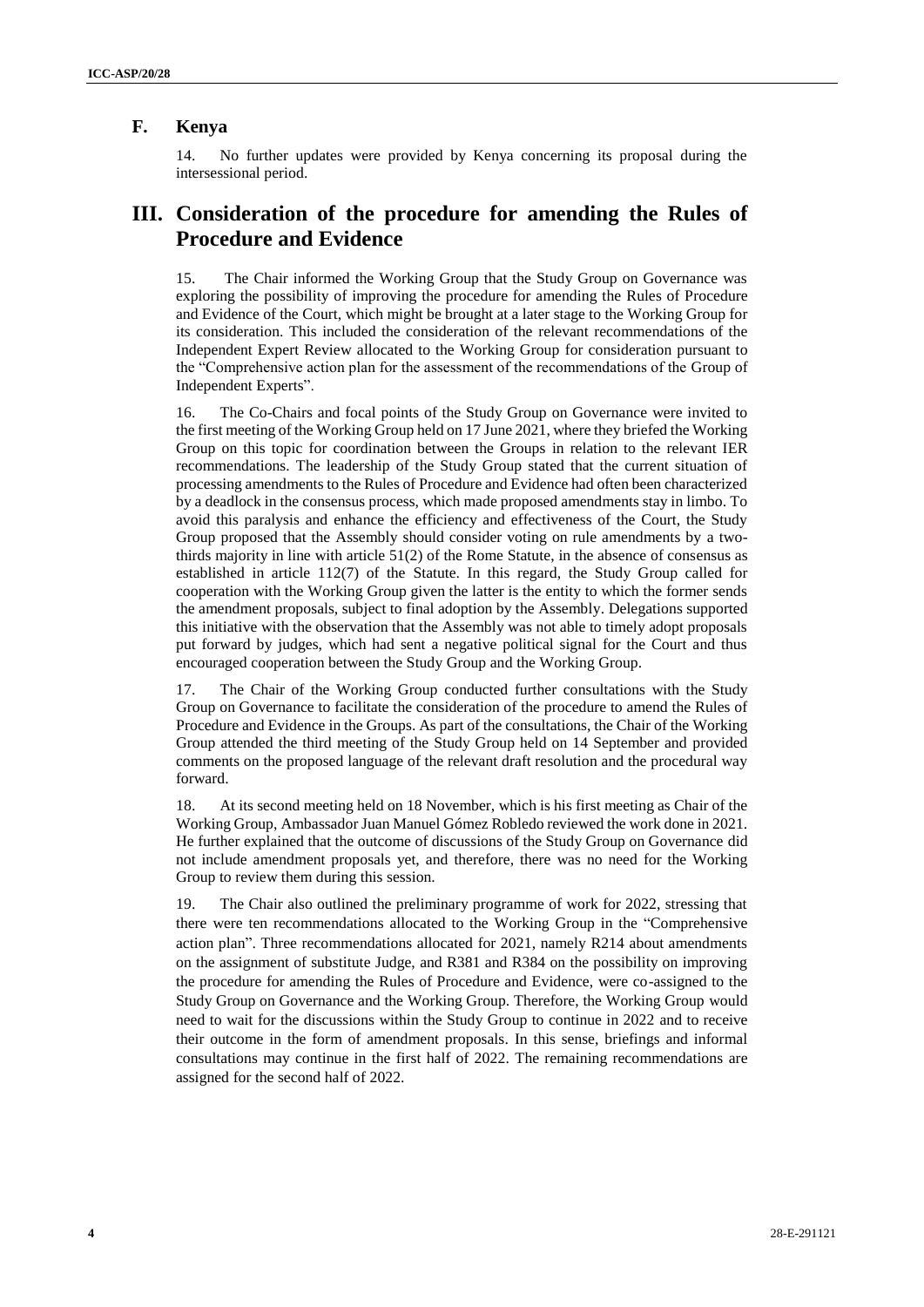# **IV. Information on the status of ratifications of the Kampala amendments to the Rome Statute as well as on the amendments adopted at the fourteenth, sixteenth and eighteenth sessions of the Assembly**

20. The Working Group was kept regularly informed of any ratifications of the amendments to the Rome Statute adopted at the 2010 Review Conference, the fourteenth session, the sixteenth session and the eighteenth session of the Assembly. Since the submission of its last report, Mongolia had ratified the Kampala amendment to article 8; Bolivia and Mongolia had ratified the Kampala amendments on the crime of aggression; Croatia and Norway had ratified the three amendments to article 8, paragraph 2(b) and to article 8, paragraph 2(e), of the Rome Statute relating respectively to weapons which use microbial or other biological agents, or toxins, weapons the primary effect of which is to injure by fragments which in the human body escape detection by X-rays and weapons specifically designed, as their sole combat function or as one of their combat functions, to cause permanent blindness to unenhanced vision, that is to the naked eye or to the eye with corrective eyesight devices; and Croatia, Netherlands, Norway and Portugal had ratified the amendment to article 8, paragraph 2(e) relating to intentionally using starvation of civilians as a method of warfare by depriving them of objects indispensable to their survival, including willfully impeding relief supplies.<sup>8</sup>

21. As of 14 October 2020, the Kampala amendment to article 8 had been ratified by 40 States Parties;<sup>9</sup> the Kampala amendments on the crime of aggression had been ratified by 41 States Parties;<sup>10</sup> the amendment to article 124 had been ratified by 15 States Parties;<sup>11</sup> the three amendments to article 8, paragraph 2(b) and to article 8, paragraph 2(e) relating respectively to weapons which use microbial or other biological agents, or toxins, weapons the primary effect of which is to injure by fragments which in the human body escape detection by X-rays and weapons specifically designed, as their sole combat function or as one of their combat functions, to cause permanent blindness to unenhanced vision, that is to the naked eye or to the eye with corrective eyesight devices has been ratified by nine States Parties;<sup>12</sup> and the amendment to article 8, paragraph 2(e) relating to intentionally using starvation of civilians as a method of warfare by depriving them of objects indispensable to their survival, including willfully impeding relief supplies had been ratified by six States Parties.<sup>13</sup>

# **V. Decisions and recommendations**

22. The Working Group recommends that regular meetings be held throughout 2022, including, if necessary, in expert meetings format.

23. The Working Group concludes its intersessional work by recommending to the Assembly the inclusion in the omnibus resolution of six paragraphs (annex).

 $\overline{\phantom{a}}$ 

<sup>8</sup> The list of the States that ratified relevant amendments is available at the United Nations Treaty Collection, [https://treaties.un.org/Pages/ViewDetails.aspx?src=TREATY&mtdsg\\_no=XVIII-10&chapter=18&clang=\\_en.](https://treaties.un.org/Pages/ViewDetails.aspx?src=TREATY&mtdsg_no=XVIII-10&chapter=18&clang=_en) <sup>9</sup> https://treaties.un.org/pages/ViewDetails.aspx?src=TREATY&mtdsg\_no=XVIII-10-a&chapter=18&clang=\_en.

<sup>10</sup> [https://treaties.un.org/pages/ViewDetails.aspx?src=TREATY&mtdsg\\_no=XVIII-10-b&chapter=18&clang=\\_en.](https://treaties.un.org/pages/ViewDetails.aspx?src=TREATY&mtdsg_no=XVIII-10-b&chapter=18&clang=_en)

<sup>&</sup>lt;sup>11</sup> https://treaties.un.org/pages/ViewDetails.aspx?src=TREATY&mtdsg\_no=XVIII-10-c&chapter=18&clang=\_en.

<sup>&</sup>lt;sup>12</sup> https://treaties.un.org/pages/ViewDetails.aspx?src=TREATY&mtdsg\_no=XVIII-10-d&chapter=18&clang=\_en; https://treaties.un.org/pages/ViewDetails.aspx?src=TREATY&mtdsg\_no=XVIII-10-e&chapter=18&clang=\_en; https://treaties.un.org/pages/ViewDetails.aspx?src=TREATY&mtdsg\_no=XVIII-10-f&chapter=18&clang=\_en.

<sup>13</sup> https://treaties.un.org/pages/ViewDetails.aspx?src=TREATY&mtdsg\_no=XVIII-10-g&chapter=18&clang=\_en.